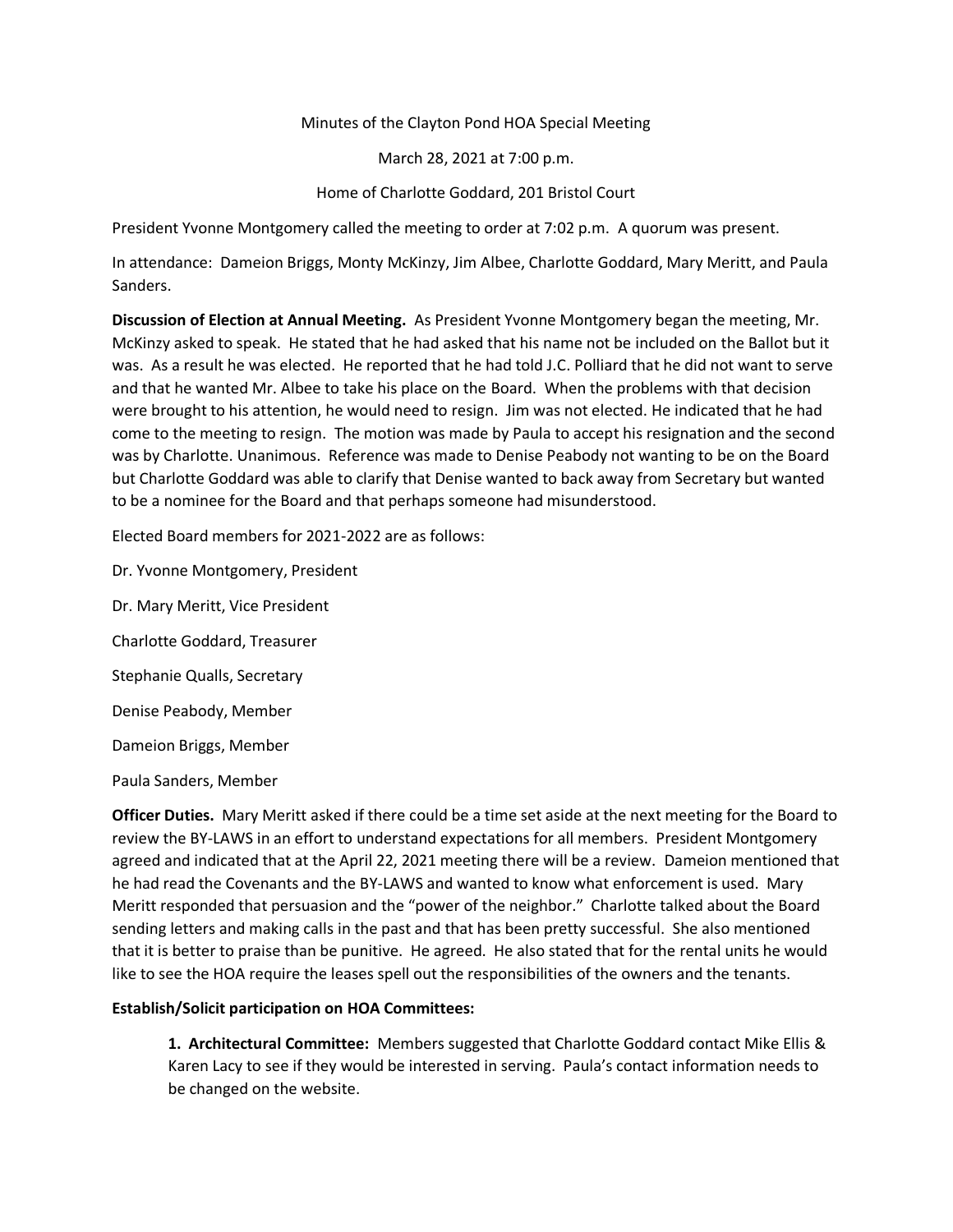- **2. Welcome Committee:** Charlotte Goddard will contact Lana Ellis to see if she will chair and if Lana will get perhaps 2-3 more to serve. It was suggested that the Welcome Committee could perhaps take copies of the By-Laws to all new neighbors along with the "goodies." Dameion said that although the website has the documents, he took the initiative to find the answers to his questions. He reported that the realtor did not give him a copy of the BY-Laws when he bought his home. Meritt suggested that perhaps a letter needs to go to the realtors in the area giving them the website information for the documents.
- **3. Pool Committee:** Volunteers to be co-chairs include Emily Allison and Carina Williams. Jana Dubord was suggested as another homeowner who has given a lot of time to the pool. Mary will contact Jana.
- **4. Pond Committee:** Monty McKinzy indicated that he will continue to provide invaluable service. Monty needs a helper in monitoring the pool and in doing some of the actual labor. Monty said that he is hoping that when funds are available, that the erosion control on Pond #2 will be considered. He indicated that the bid for Pond 2 is \$2300.
- **5. Landscape Committee**: Denise Peabody has indicated that she will chair the landscape to include flowers, mulch, any planting. It is hoped that Mike Ellis will continue to be the Clayton Pond contact for Mr. Gabino regarding issues, his contract, etc.
- **6. Special Activities:** Fishing Derby chair Ray Thornton; Easter Egg Hunt chair Stephanie Qualls; Garage Sale chair Sue Thornton.

Jim Albee asked to speak. He reported that at the Annual Meeting a couple of ladies had approached him about raising funds for a memory bench for Gary Peabody. He said that he had taken it upon himself to go to Memorial Gardens and speak with "a lady" there and she gave him a brochure. The bench would cost \$2124. He asked if the Board would agree. Charlotte had spoken with Gail and some funds have been raised. After much praise for Gary and much discussion about the implications for the Board, the Board asked Charlotte to contact Gail and suggest that the group develop a proposal to present to the Board with the understanding that the Board would not receive nor expend funds raised. Since the placement of the memory bench would be on the Commons, the size, kind of material, the location of the bench would be considered. Motion by Mary Meritt and 2<sup>nd</sup> by Dameion Briggs that Charlotte will communicate with Gail. Unanimous. Mr. Albee requested that Charlotte tell Gail that he had spoken to the subject.

**7.** Dameion Briggs suggested that he would like to see a Public Relations and Communication Committee. He indicated that he has been thinking about a neighborhood newsletter, a way to "push out" what is going on, and announcements that people will read and act on. He volunteered his wife who is a communications enthusiast who would probably like the opportunity. Paula indicated that she would like to see a directory. Dameion is going to pursue getting the contact list from Denise and Stephanie. President Montgomery asked Paula Sanders if she would work with Dameion on the Directory.

## **New Business:**

1. The plan for securing signatures for the Proposal for the Pool Project is still to come.